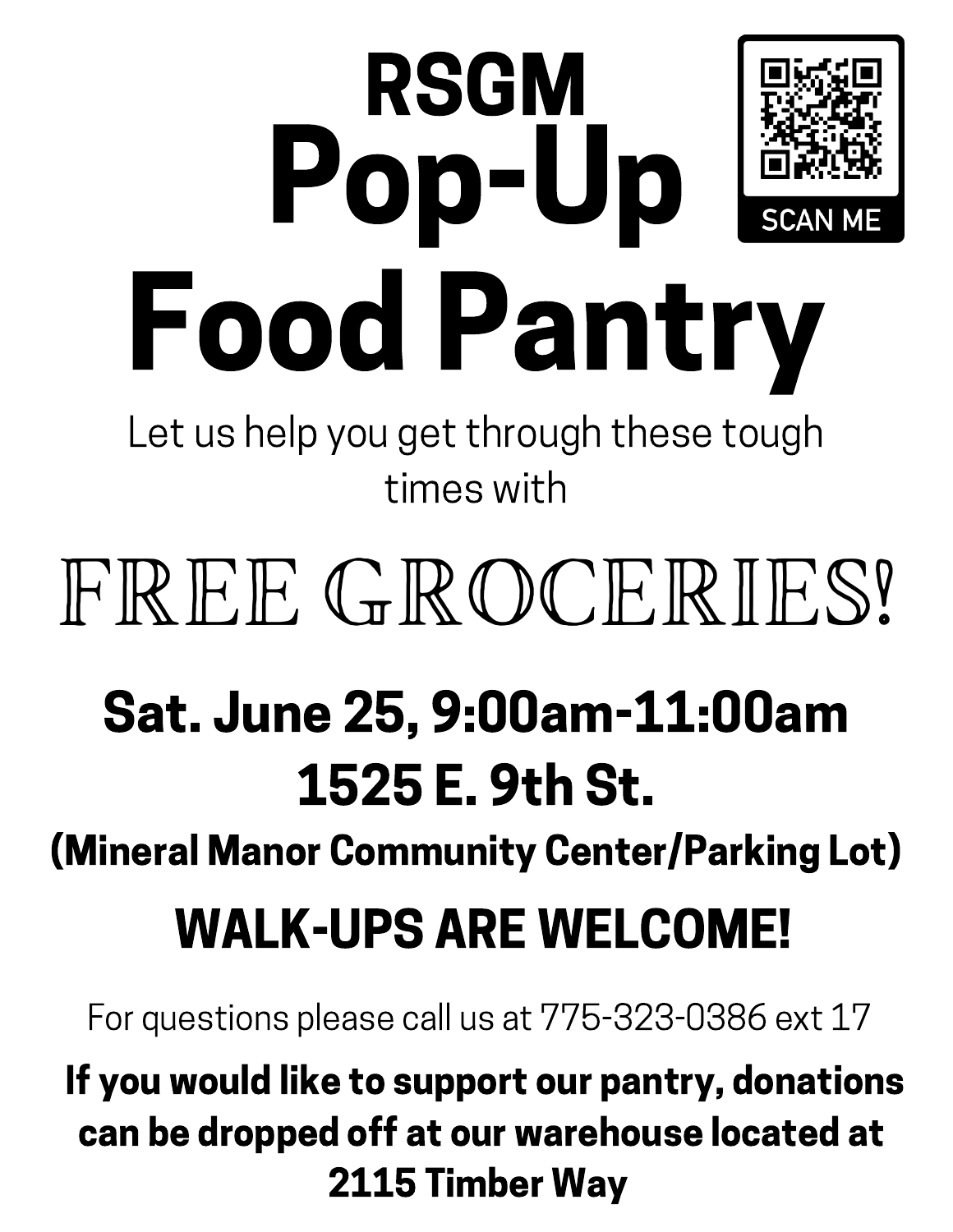# RSGM Despensa dels comida sorpresa!

¡Permítanos ayudarlo a superar estos tiempos difíciles con

Sábado 25 Junio, 9: 00am-11: 00am 1525 E. 9th St. alimentos gratis!

### **No se requiere registro previo!**

Si tiene preguntas llámenos al 775-323-0386 ext 17

Si desea apoyar nuestra despensa, las donaciones se pueden dejar en nuestro almacén ubicado en 2115 Timber Way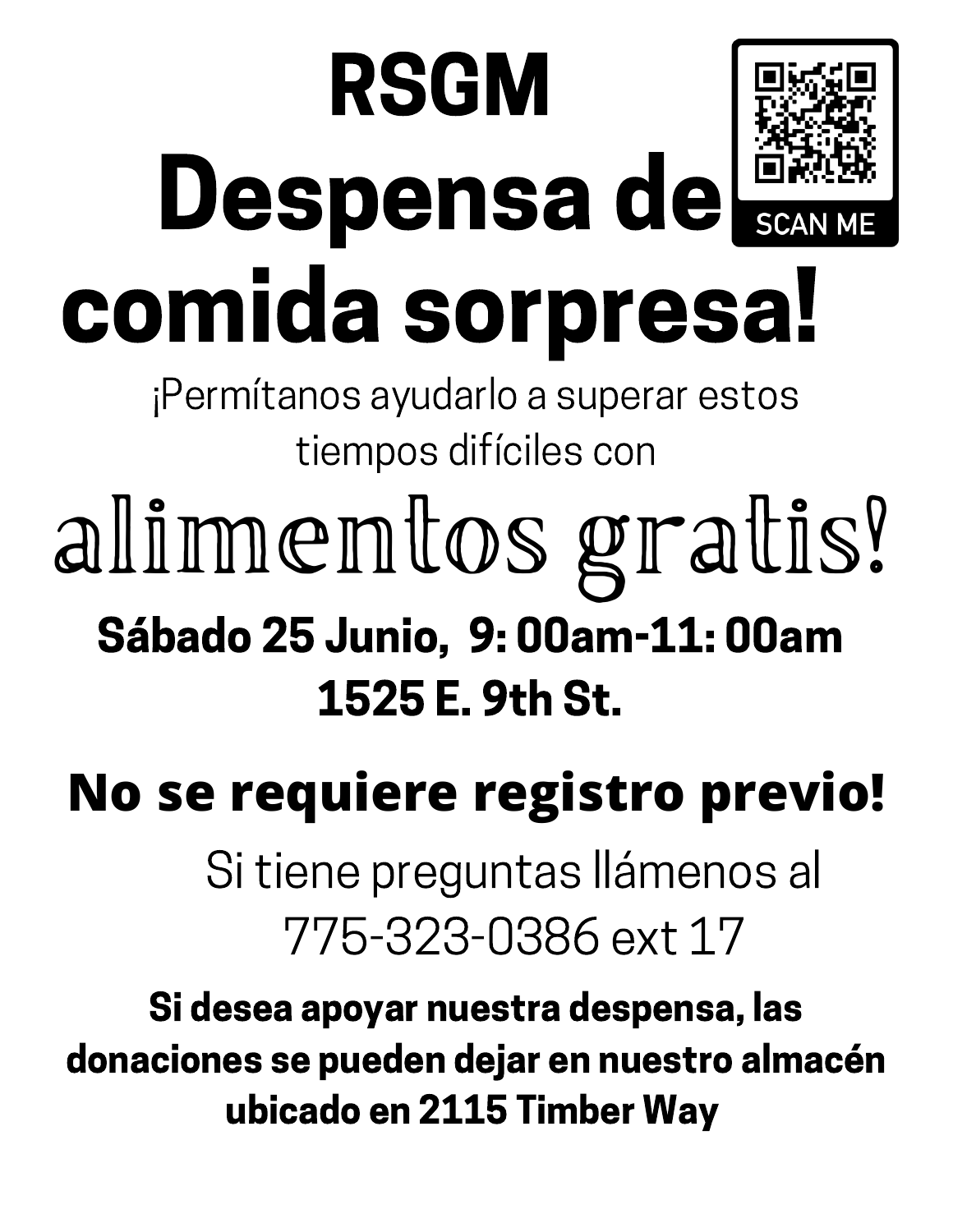### RSGM Pop-Up Food Pantry Sat. June 25, 9:00am-11:00am 1525 E. 9th St. Let us help you get through these tough times with FREE GROCERIES!

If you would like to support our pantry, donations can be dropped off at our warehouse located at 2115 Timber Way

For questions please call us at 775-323-0386 ext 17

| $\mathbb{R}^2$<br>ext.<br>Basl<br>৩<br>-038<br>ن<br>23<br>$\overline{O}$<br>775.<br>7<br>ப | ext.<br><b>Baske</b><br>323-0386<br>$\bullet$<br>poo<br>٠<br>775-<br>ப | ext.<br><b>Baske</b><br>-0386<br>.<br>ფე<br>ფ<br>bO<br>Ō<br>rb<br>775<br>ட | <b>Basket</b><br>ext.<br>323-0386<br>$\bullet$<br>$\bullet$<br>$\bullet$<br>Food I<br>$\bullet$<br>$\bullet$<br>$\bullet$<br>$\bullet$<br>Ļр<br>Г | <b>Baskel</b><br>ext.<br>ص<br>$-0386$<br>$\bullet$<br>$\overline{1}$<br>.323<br>ξĊ<br>ட | Basket<br>775-323-0386 ext.<br>$\bullet$<br>$\bullet$<br>$\bullet$<br>$\bullet$<br>$\bullet$<br>$\bullet$<br>$\bullet$<br>$\bullet$<br>ட் | ext.<br>Basker<br>$-0386$<br>1000<br>323<br>9<br>775.<br>7<br>ட் | <b>Basket</b><br>ext.<br>$\bullet$<br>-323-0386<br>$\bullet$<br>$\bullet$<br>$\overline{\mathrm{b}}$<br>$\bullet$<br>$\bullet$<br>Ŗ<br>ட | Basket<br>ext.<br>$-0386$<br>$\bullet$<br>75-323<br>poo<br>$\bullet$<br>П. | 1ex<br>ၯ<br>ගි<br>ට්<br>ᢗᠦ<br><u>ന</u><br>d<br>က<br>89<br>Ō<br>$\bullet$ |
|--------------------------------------------------------------------------------------------|------------------------------------------------------------------------|----------------------------------------------------------------------------|---------------------------------------------------------------------------------------------------------------------------------------------------|-----------------------------------------------------------------------------------------|-------------------------------------------------------------------------------------------------------------------------------------------|------------------------------------------------------------------|------------------------------------------------------------------------------------------------------------------------------------------|----------------------------------------------------------------------------|--------------------------------------------------------------------------|
|                                                                                            |                                                                        |                                                                            |                                                                                                                                                   |                                                                                         |                                                                                                                                           |                                                                  |                                                                                                                                          |                                                                            |                                                                          |